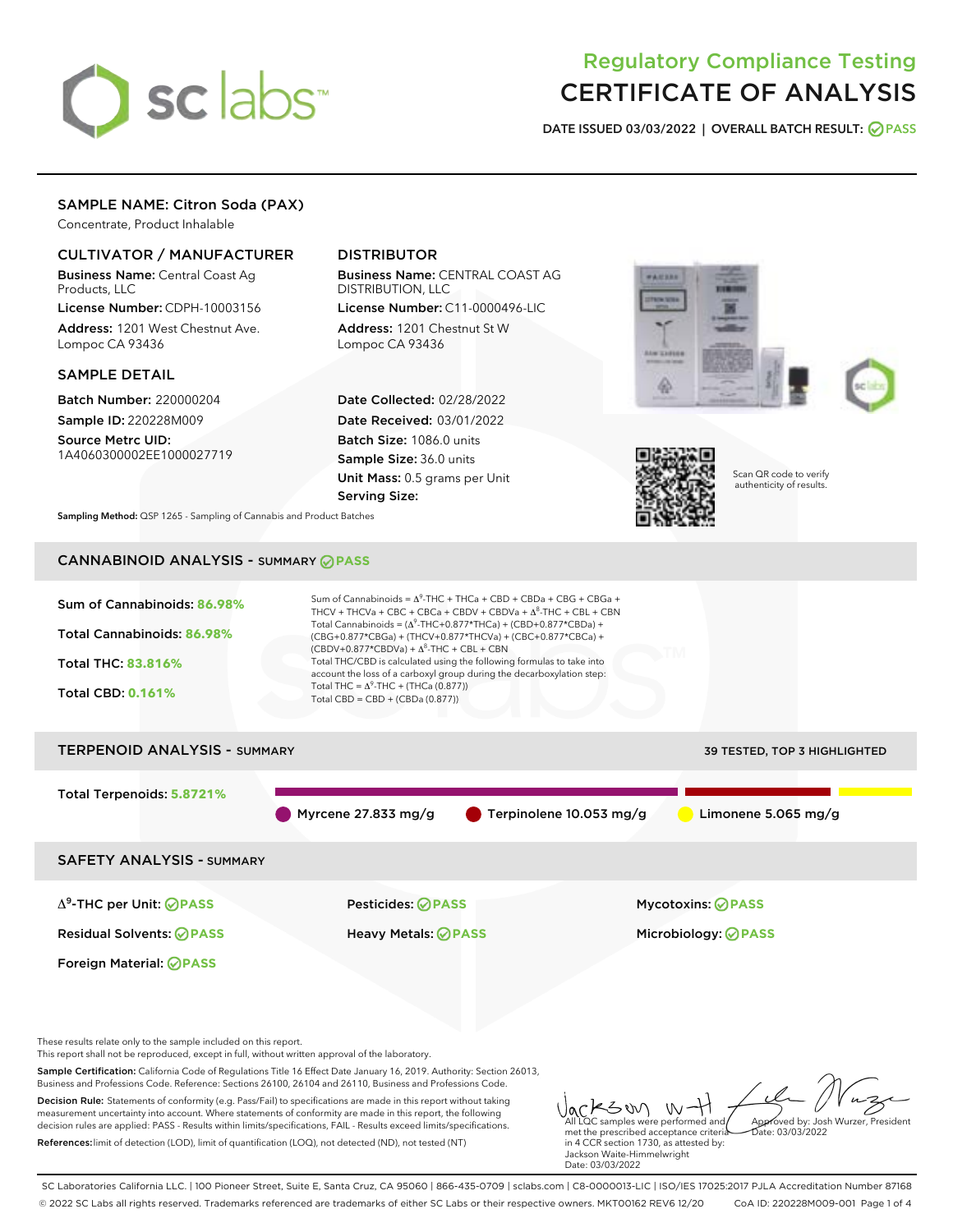



CITRON SODA (PAX) | DATE ISSUED 03/03/2022 | OVERALL BATCH RESULT: @ PASS

#### CANNABINOID TEST RESULTS - 03/02/2022 2 PASS

Tested by high-performance liquid chromatography with diode-array detection (HPLC-DAD). **Method:** QSP 1157 - Analysis of Cannabinoids by HPLC-DAD

#### TOTAL CANNABINOIDS: **86.98%**

Total Cannabinoids (Total THC) + (Total CBD) + (Total CBG) + (Total THCV) + (Total CBC) +  $(Total$  CBDV) +  $\Delta$ <sup>8</sup>-THC + CBL + CBN

TOTAL THC: **83.816%** Total THC (Δ<sup>9</sup> -THC+0.877\*THCa)

TOTAL CBD: **0.161%**

Total CBD (CBD+0.877\*CBDa)

TOTAL CBG: 2.143% Total CBG (CBG+0.877\*CBGa)

TOTAL THCV: 0.41% Total THCV (THCV+0.877\*THCVa)

TOTAL CBC: ND Total CBC (CBC+0.877\*CBCa)

TOTAL CBDV: ND Total CBDV (CBDV+0.877\*CBDVa)

| <b>COMPOUND</b>  | LOD/LOQ<br>(mg/g)          | <b>MEASUREMENT</b><br><b>UNCERTAINTY</b><br>(mg/g) | <b>RESULT</b><br>(mg/g) | <b>RESULT</b><br>(%) |
|------------------|----------------------------|----------------------------------------------------|-------------------------|----------------------|
| $\Lambda^9$ -THC | 0.06 / 0.26                | ±22.463                                            | 838.16                  | 83.816               |
| <b>CBG</b>       | 0.06/0.19                  | ±0.658                                             | 21.43                   | 2.143                |
| <b>THCV</b>      | 0.1 / 0.2                  | ±0.16                                              | 4.1                     | 0.41                 |
| <b>CBN</b>       | 0.1/0.3                    | ±0.16                                              | 3.2                     | 0.32                 |
| <b>CBD</b>       | 0.07/0.29                  | ±0.058                                             | 1.61                    | 0.161                |
| $\Delta^8$ -THC  | 0.1 / 0.4                  | ±0.08                                              | 1.3                     | 0.13                 |
| <b>THCa</b>      | 0.05/0.14                  | N/A                                                | <b>ND</b>               | <b>ND</b>            |
| <b>THCVa</b>     | 0.07/0.20                  | N/A                                                | <b>ND</b>               | <b>ND</b>            |
| <b>CBDa</b>      | 0.02/0.19                  | N/A                                                | <b>ND</b>               | <b>ND</b>            |
| <b>CBDV</b>      | 0.04 / 0.15                | N/A                                                | <b>ND</b>               | <b>ND</b>            |
| <b>CBDVa</b>     | 0.03/0.53                  | N/A                                                | <b>ND</b>               | <b>ND</b>            |
| <b>CBGa</b>      | 0.1 / 0.2                  | N/A                                                | <b>ND</b>               | <b>ND</b>            |
| <b>CBL</b>       | 0.06 / 0.24                | N/A                                                | <b>ND</b>               | <b>ND</b>            |
| <b>CBC</b>       | 0.2 / 0.5                  | N/A                                                | <b>ND</b>               | <b>ND</b>            |
| <b>CBCa</b>      | 0.07 / 0.28                | N/A                                                | <b>ND</b>               | <b>ND</b>            |
|                  | <b>SUM OF CANNABINOIDS</b> |                                                    | 869.8 mg/g              | 86.98%               |

#### **UNIT MASS: 0.5 grams per Unit**

| $\Delta^9$ -THC per Unit               | 1100 per-package limit | 419.08 mg/unit | <b>PASS</b> |
|----------------------------------------|------------------------|----------------|-------------|
| <b>Total THC per Unit</b>              |                        | 419.08 mg/unit |             |
| <b>CBD</b> per Unit                    |                        | $0.80$ mg/unit |             |
| <b>Total CBD per Unit</b>              |                        | $0.80$ mg/unit |             |
| <b>Sum of Cannabinoids</b><br>per Unit |                        | 434.9 mg/unit  |             |
| <b>Total Cannabinoids</b><br>per Unit  |                        | 434.8 mg/unit  |             |

| <b>COMPOUND</b>         | LOD/LOQ<br>(mg/g) | <b>MEASUREMENT</b><br><b>UNCERTAINTY</b><br>(mg/g) | <b>RESULT</b><br>(mg/g)                         | <b>RESULT</b><br>(%) |
|-------------------------|-------------------|----------------------------------------------------|-------------------------------------------------|----------------------|
| <b>Myrcene</b>          | 0.008 / 0.025     | ±0.2783                                            | 27.833                                          | 2.7833               |
| Terpinolene             | 0.008 / 0.026     | ±0.1598                                            | 10.053                                          | 1.0053               |
| Limonene                | 0.005 / 0.016     | ±0.0562                                            | 5.065                                           | 0.5065               |
| $\beta$ -Ocimene        | 0.006 / 0.020     | ±0.0864                                            | 3.455                                           | 0.3455               |
| β-Caryophyllene         | 0.004 / 0.012     | ±0.0753                                            | 2.720                                           | 0.2720               |
| $\alpha$ -Pinene        | 0.005 / 0.017     | ±0.0178                                            | 2.664                                           | 0.2664               |
| $\beta$ -Pinene         | 0.004 / 0.014     | ±0.0219                                            | 2.463                                           | 0.2463               |
| Linalool                | 0.009 / 0.032     | ±0.0232                                            | 0.785                                           | 0.0785               |
| $\alpha$ -Humulene      | 0.009 / 0.029     | ±0.0174                                            | 0.696                                           | 0.0696               |
| trans-ß-Farnesene       | 0.008 / 0.025     | ±0.0120                                            | 0.433                                           | 0.0433               |
| $\Delta^3$ -Carene      | 0.005 / 0.018     | ±0.0042                                            | 0.376                                           | 0.0376               |
| $\alpha$ -Phellandrene  | 0.006 / 0.020     | ±0.0038                                            | 0.354                                           | 0.0354               |
| $\alpha$ -Terpinene     | 0.005 / 0.017     | ±0.0034                                            | 0.293                                           | 0.0293               |
| Fenchol                 | 0.010 / 0.034     | ±0.0080                                            | 0.265                                           | 0.0265               |
| $\gamma$ -Terpinene     | 0.006 / 0.018     | ±0.0034                                            | 0.254                                           | 0.0254               |
| <b>Terpineol</b>        | 0.009 / 0.031     | ±0.0121                                            | 0.253                                           | 0.0253               |
| Guaiol                  | 0.009 / 0.030     | ±0.0069                                            | 0.187                                           | 0.0187               |
| Camphene                | 0.005 / 0.015     | ±0.0012                                            | 0.129                                           | 0.0129               |
| Nerolidol               | 0.006 / 0.019     | ±0.0051                                            | 0.104                                           | 0.0104               |
| <b>Borneol</b>          | 0.005 / 0.016     | ±0.0025                                            | 0.077                                           | 0.0077               |
| p-Cymene                | 0.005 / 0.016     | ±0.0014                                            | 0.066                                           | 0.0066               |
| Eucalyptol              | 0.006 / 0.018     | ±0.0010                                            | 0.050                                           | 0.0050               |
| Fenchone                | 0.009 / 0.028     | ±0.0011                                            | 0.049                                           | 0.0049               |
| $\alpha$ -Bisabolol     | 0.008 / 0.026     | ±0.0019                                            | 0.045                                           | 0.0045               |
| Sabinene                | 0.004 / 0.014     | ±0.0003                                            | 0.030                                           | 0.0030               |
| Citronellol             | 0.003 / 0.010     | ±0.0008                                            | 0.022                                           | 0.0022               |
| Sabinene Hydrate        | 0.006 / 0.022     | N/A                                                | <loq< th=""><th><loq< th=""></loq<></th></loq<> | <loq< th=""></loq<>  |
| Caryophyllene<br>Oxide  | 0.010 / 0.033     | N/A                                                | <loq< th=""><th><loq< th=""></loq<></th></loq<> | <loq< th=""></loq<>  |
| Isopulegol              | 0.005 / 0.016     | N/A                                                | ND                                              | <b>ND</b>            |
| Camphor                 | 0.006 / 0.019     | N/A                                                | <b>ND</b>                                       | <b>ND</b>            |
| Isoborneol              | 0.004 / 0.012     | N/A                                                | ND                                              | ND                   |
| Menthol                 | 0.008 / 0.025     | N/A                                                | ND                                              | ND                   |
| Nerol                   | 0.003 / 0.011     | N/A                                                | ND                                              | ND                   |
| Pulegone                | 0.003 / 0.011     | N/A                                                | ND                                              | ND                   |
| Geraniol                | 0.002 / 0.007     | N/A                                                | ND                                              | ND                   |
| <b>Geranyl Acetate</b>  | 0.004 / 0.014     | N/A                                                | ND                                              | ND                   |
| $\alpha$ -Cedrene       | 0.005 / 0.016     | N/A                                                | ND                                              | <b>ND</b>            |
| Valencene               | 0.009 / 0.030     | N/A                                                | ND                                              | ND                   |
| Cedrol                  | 0.008 / 0.027     | N/A                                                | ND                                              | ND                   |
| <b>TOTAL TERPENOIDS</b> |                   |                                                    | 58.721 mg/g                                     | 5.8721%              |

SC Laboratories California LLC. | 100 Pioneer Street, Suite E, Santa Cruz, CA 95060 | 866-435-0709 | sclabs.com | C8-0000013-LIC | ISO/IES 17025:2017 PJLA Accreditation Number 87168 © 2022 SC Labs all rights reserved. Trademarks referenced are trademarks of either SC Labs or their respective owners. MKT00162 REV6 12/20 CoA ID: 220228M009-001 Page 2 of 4

#### TERPENOID TEST RESULTS - 03/02/2022

Terpene analysis utilizing gas chromatography-flame ionization detection (GC-FID). **Method:** QSP 1192 - Analysis of Terpenoids by GC-FID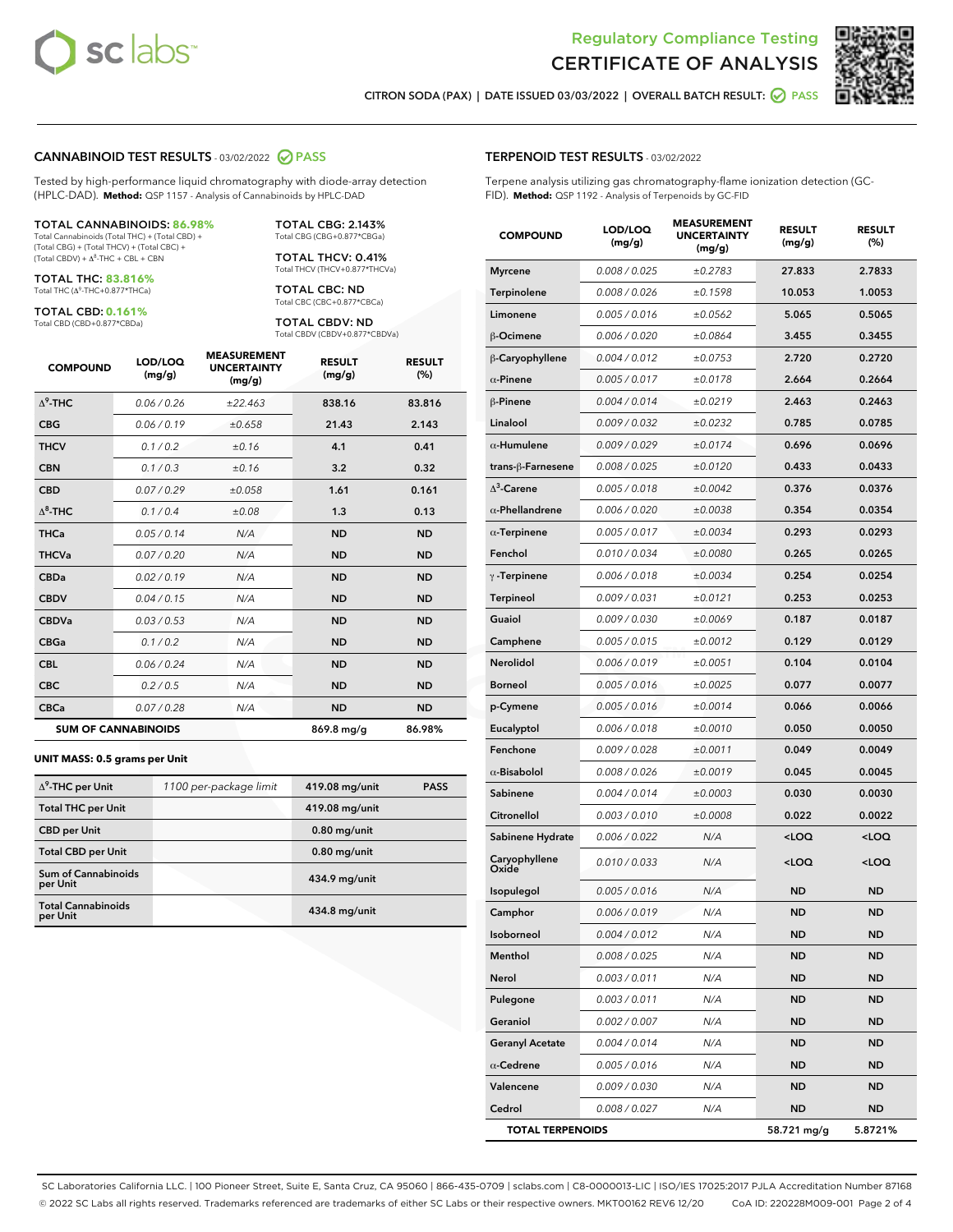



CITRON SODA (PAX) | DATE ISSUED 03/03/2022 | OVERALL BATCH RESULT: @ PASS

#### CATEGORY 1 PESTICIDE TEST RESULTS - 03/02/2022 2 PASS

Pesticide and plant growth regulator analysis utilizing high-performance liquid chromatography-mass spectrometry (HPLC-MS) or gas chromatography-mass spectrometry (GC-MS). \*GC-MS utilized where indicated. **Method:** QSP 1212 - Analysis of Pesticides and Mycotoxins by LC-MS or QSP 1213 - Analysis of Pesticides by GC-MS

| <b>COMPOUND</b>             | LOD/LOQ<br>$(\mu g/g)$ | <b>ACTION</b><br>LIMIT<br>$(\mu g/g)$ | <b>MEASUREMENT</b><br><b>UNCERTAINTY</b><br>$(\mu g/g)$ | <b>RESULT</b><br>$(\mu g/g)$ | <b>RESULT</b> |
|-----------------------------|------------------------|---------------------------------------|---------------------------------------------------------|------------------------------|---------------|
| Aldicarb                    | 0.03 / 0.08            | $\ge$ LOD                             | N/A                                                     | <b>ND</b>                    | <b>PASS</b>   |
| Carbofuran                  | 0.02 / 0.05            | $\ge$ LOD                             | N/A                                                     | <b>ND</b>                    | <b>PASS</b>   |
| Chlordane*                  | 0.03/0.08              | $>$ LOD                               | N/A                                                     | <b>ND</b>                    | <b>PASS</b>   |
| Chlorfenapyr*               | 0.03/0.10              | $>$ LOD                               | N/A                                                     | <b>ND</b>                    | <b>PASS</b>   |
| Chlorpyrifos                | 0.02 / 0.06            | $\ge$ LOD                             | N/A                                                     | <b>ND</b>                    | <b>PASS</b>   |
| Coumaphos                   | 0.02 / 0.07            | $\ge$ LOD                             | N/A                                                     | <b>ND</b>                    | <b>PASS</b>   |
| Daminozide                  | 0.02 / 0.07            | $\ge$ LOD                             | N/A                                                     | <b>ND</b>                    | <b>PASS</b>   |
| <b>Dichlorvos</b><br>(DDVP) | 0.03/0.09              | $>$ LOD                               | N/A                                                     | <b>ND</b>                    | <b>PASS</b>   |
| Dimethoate                  | 0.03 / 0.08            | $\ge$ LOD                             | N/A                                                     | <b>ND</b>                    | <b>PASS</b>   |
| Ethoprophos                 | 0.03/0.10              | $\ge$ LOD                             | N/A                                                     | <b>ND</b>                    | <b>PASS</b>   |
| Etofenprox                  | 0.02 / 0.06            | $\ge$ LOD                             | N/A                                                     | <b>ND</b>                    | <b>PASS</b>   |
| Fenoxycarb                  | 0.03 / 0.08            | $\ge$ LOD                             | N/A                                                     | <b>ND</b>                    | <b>PASS</b>   |
| Fipronil                    | 0.03 / 0.08            | $\ge$ LOD                             | N/A                                                     | <b>ND</b>                    | <b>PASS</b>   |
| Imazalil                    | 0.02/0.06              | $>$ LOD                               | N/A                                                     | <b>ND</b>                    | <b>PASS</b>   |
| <b>Methiocarb</b>           | 0.02 / 0.07            | $\ge$ LOD                             | N/A                                                     | <b>ND</b>                    | <b>PASS</b>   |
| Parathion-methyl            | 0.03/0.10              | $\ge$ LOD                             | N/A                                                     | <b>ND</b>                    | <b>PASS</b>   |
| <b>Mevinphos</b>            | 0.03/0.09              | $>$ LOD                               | N/A                                                     | <b>ND</b>                    | <b>PASS</b>   |
| Paclobutrazol               | 0.02 / 0.05            | $\ge$ LOD                             | N/A                                                     | <b>ND</b>                    | <b>PASS</b>   |
| Propoxur                    | 0.03/0.09              | $\ge$ LOD                             | N/A                                                     | <b>ND</b>                    | <b>PASS</b>   |
| Spiroxamine                 | 0.03 / 0.08            | $\geq$ LOD                            | N/A                                                     | <b>ND</b>                    | <b>PASS</b>   |
| Thiacloprid                 | 0.03/0.10              | $>$ LOD                               | N/A                                                     | <b>ND</b>                    | <b>PASS</b>   |

#### CATEGORY 2 PESTICIDE TEST RESULTS - 03/02/2022 @ PASS

| <b>COMPOUND</b>          | LOD/LOO<br>$(\mu g/g)$ | <b>ACTION</b><br><b>LIMIT</b><br>$(\mu g/g)$ | <b>MEASUREMENT</b><br><b>UNCERTAINTY</b><br>$(\mu g/g)$ | <b>RESULT</b><br>$(\mu g/g)$ | <b>RESULT</b> |  |
|--------------------------|------------------------|----------------------------------------------|---------------------------------------------------------|------------------------------|---------------|--|
| Abamectin                | 0.03/0.10              | 0.1                                          | N/A                                                     | <b>ND</b>                    | <b>PASS</b>   |  |
| Acephate                 | 0.02/0.07              | 0.1                                          | N/A                                                     | <b>ND</b>                    | <b>PASS</b>   |  |
| Acequinocyl              | 0.02/0.07              | 0.1                                          | N/A                                                     | <b>ND</b>                    | <b>PASS</b>   |  |
| Acetamiprid              | 0.02/0.05              | 0.1                                          | N/A                                                     | <b>ND</b>                    | <b>PASS</b>   |  |
| Azoxystrobin             | 0.02/0.07              | 0.1                                          | N/A                                                     | <b>ND</b>                    | <b>PASS</b>   |  |
| <b>Bifenazate</b>        | 0.01/0.04              | 0.1                                          | N/A                                                     | <b>ND</b>                    | <b>PASS</b>   |  |
| <b>Bifenthrin</b>        | 0.02 / 0.05            | 3                                            | N/A                                                     | <b>ND</b>                    | <b>PASS</b>   |  |
| <b>Boscalid</b>          | 0.03/0.09              | 0.1                                          | N/A                                                     | <b>ND</b>                    | <b>PASS</b>   |  |
| Captan                   | 0.19/0.57              | 0.7                                          | N/A                                                     | <b>ND</b>                    | <b>PASS</b>   |  |
| Carbaryl                 | 0.02/0.06              | 0.5                                          | N/A                                                     | <b>ND</b>                    | <b>PASS</b>   |  |
| Chlorantranilip-<br>role | 0.04/0.12              | 10                                           | N/A                                                     | <b>ND</b>                    | <b>PASS</b>   |  |
| Clofentezine             | 0.03/0.09              | 0.1                                          | N/A                                                     | <b>ND</b>                    | <b>PASS</b>   |  |

#### CATEGORY 2 PESTICIDE TEST RESULTS - 03/02/2022 continued

| <b>COMPOUND</b>               | LOD/LOQ<br>(µg/g) | <b>ACTION</b><br><b>LIMIT</b><br>(µg/g) | <b>MEASUREMENT</b><br><b>UNCERTAINTY</b><br>$(\mu g/g)$ | <b>RESULT</b><br>(µg/g) | <b>RESULT</b> |
|-------------------------------|-------------------|-----------------------------------------|---------------------------------------------------------|-------------------------|---------------|
| Cyfluthrin                    | 0.12 / 0.38       | $\overline{c}$                          | N/A                                                     | <b>ND</b>               | <b>PASS</b>   |
| Cypermethrin                  | 0.11 / 0.32       | 1                                       | N/A                                                     | <b>ND</b>               | <b>PASS</b>   |
| <b>Diazinon</b>               | 0.02 / 0.05       | 0.1                                     | N/A                                                     | <b>ND</b>               | <b>PASS</b>   |
| Dimethomorph                  | 0.03 / 0.09       | 2                                       | N/A                                                     | <b>ND</b>               | <b>PASS</b>   |
| Etoxazole                     | 0.02 / 0.06       | 0.1                                     | N/A                                                     | <b>ND</b>               | <b>PASS</b>   |
| Fenhexamid                    | 0.03 / 0.09       | 0.1                                     | N/A                                                     | <b>ND</b>               | <b>PASS</b>   |
| Fenpyroximate                 | 0.02 / 0.06       | 0.1                                     | N/A                                                     | <b>ND</b>               | <b>PASS</b>   |
| Flonicamid                    | 0.03 / 0.10       | 0.1                                     | N/A                                                     | <b>ND</b>               | <b>PASS</b>   |
| Fludioxonil                   | 0.03 / 0.10       | 0.1                                     | N/A                                                     | <b>ND</b>               | <b>PASS</b>   |
| Hexythiazox                   | 0.02 / 0.07       | 0.1                                     | N/A                                                     | <b>ND</b>               | <b>PASS</b>   |
| Imidacloprid                  | 0.04 / 0.11       | 5                                       | N/A                                                     | <b>ND</b>               | <b>PASS</b>   |
| Kresoxim-methyl               | 0.02 / 0.07       | 0.1                                     | N/A                                                     | <b>ND</b>               | <b>PASS</b>   |
| <b>Malathion</b>              | 0.03 / 0.09       | 0.5                                     | N/A                                                     | <b>ND</b>               | <b>PASS</b>   |
| Metalaxyl                     | 0.02 / 0.07       | $\overline{c}$                          | N/A                                                     | <b>ND</b>               | <b>PASS</b>   |
| Methomyl                      | 0.03 / 0.10       | 1                                       | N/A                                                     | <b>ND</b>               | <b>PASS</b>   |
| Myclobutanil                  | 0.03 / 0.09       | 0.1                                     | N/A                                                     | <b>ND</b>               | <b>PASS</b>   |
| Naled                         | 0.02 / 0.07       | 0.1                                     | N/A                                                     | <b>ND</b>               | <b>PASS</b>   |
| Oxamyl                        | 0.04 / 0.11       | 0.5                                     | N/A                                                     | <b>ND</b>               | <b>PASS</b>   |
| Pentachloronitro-<br>benzene* | 0.03/0.09         | 0.1                                     | N/A                                                     | <b>ND</b>               | <b>PASS</b>   |
| Permethrin                    | 0.04 / 0.12       | 0.5                                     | N/A                                                     | <b>ND</b>               | <b>PASS</b>   |
| Phosmet                       | 0.03 / 0.10       | 0.1                                     | N/A                                                     | <b>ND</b>               | <b>PASS</b>   |
| Piperonyl<br><b>Butoxide</b>  | 0.02 / 0.07       | 3                                       | N/A                                                     | <b>ND</b>               | <b>PASS</b>   |
| Prallethrin                   | 0.03 / 0.08       | 0.1                                     | N/A                                                     | <b>ND</b>               | <b>PASS</b>   |
| Propiconazole                 | 0.02 / 0.07       | 0.1                                     | N/A                                                     | <b>ND</b>               | <b>PASS</b>   |
| Pyrethrins                    | 0.04 / 0.12       | 0.5                                     | N/A                                                     | <b>ND</b>               | <b>PASS</b>   |
| Pyridaben                     | 0.02 / 0.07       | 0.1                                     | N/A                                                     | <b>ND</b>               | <b>PASS</b>   |
| Spinetoram                    | 0.02 / 0.07       | 0.1                                     | N/A                                                     | <b>ND</b>               | <b>PASS</b>   |
| Spinosad                      | 0.02 / 0.07       | 0.1                                     | N/A                                                     | <b>ND</b>               | <b>PASS</b>   |
| Spiromesifen                  | 0.02 / 0.05       | 0.1                                     | N/A                                                     | <b>ND</b>               | <b>PASS</b>   |
| Spirotetramat                 | 0.02 / 0.06       | 0.1                                     | N/A                                                     | <b>ND</b>               | <b>PASS</b>   |
| Tebuconazole                  | 0.02 / 0.07       | 0.1                                     | N/A                                                     | <b>ND</b>               | <b>PASS</b>   |
| Thiamethoxam                  | 0.03 / 0.10       | 5                                       | N/A                                                     | <b>ND</b>               | <b>PASS</b>   |
| Trifloxystrobin               | 0.03 / 0.08       | 0.1                                     | N/A                                                     | <b>ND</b>               | <b>PASS</b>   |

SC Laboratories California LLC. | 100 Pioneer Street, Suite E, Santa Cruz, CA 95060 | 866-435-0709 | sclabs.com | C8-0000013-LIC | ISO/IES 17025:2017 PJLA Accreditation Number 87168 © 2022 SC Labs all rights reserved. Trademarks referenced are trademarks of either SC Labs or their respective owners. MKT00162 REV6 12/20 CoA ID: 220228M009-001 Page 3 of 4